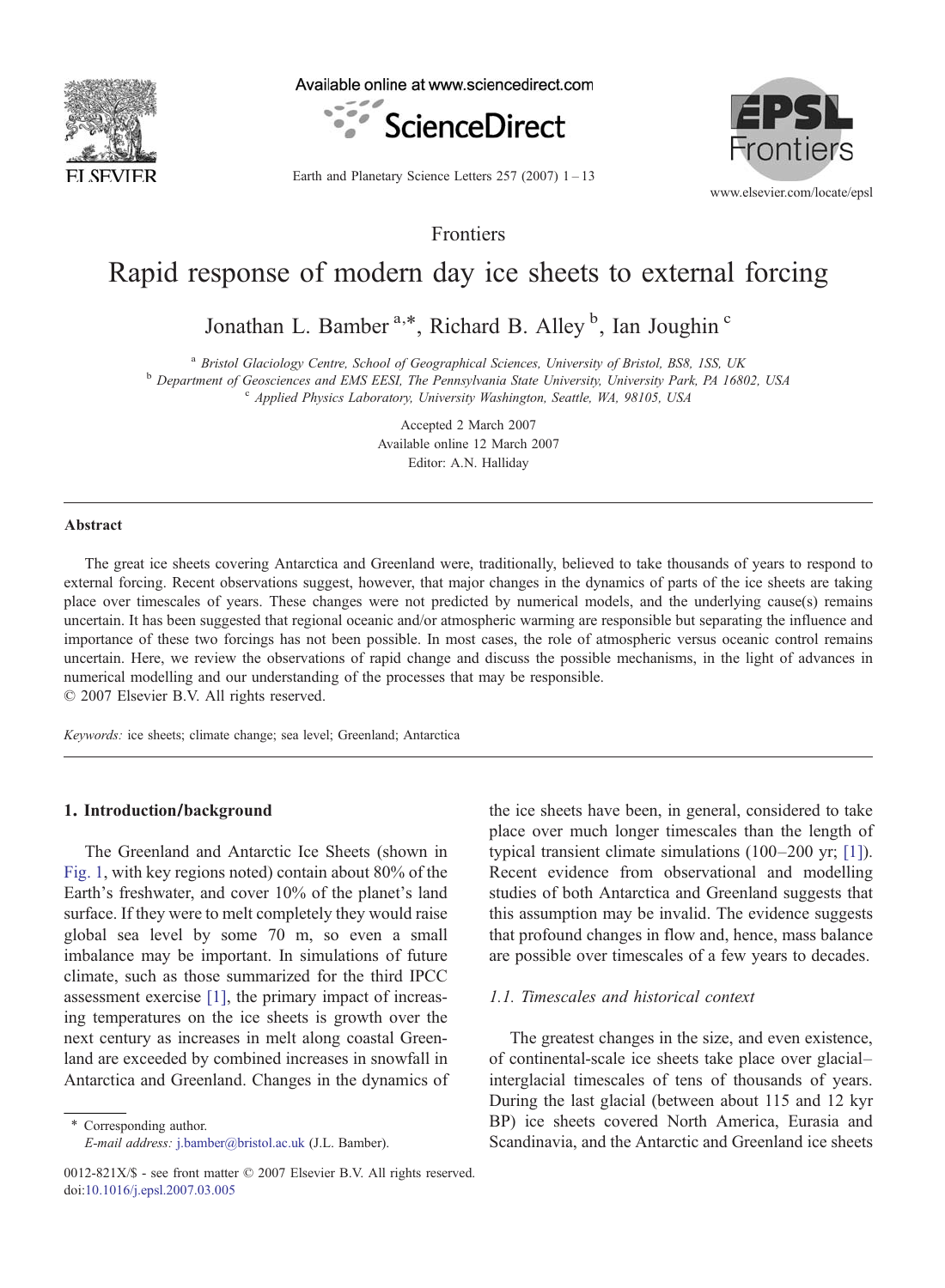<span id="page-1-0"></span>

Fig. 1. a. Surface topography and steady-state flow rates for the Antarctic ice sheet. Key locations and features, discussed in the text are labelled. PIG =Pine Island Glacier; TWG = Thwaites Glacier; ASS = Amundsen Sea Sector; FRIS = Filchner Ronne Ice Shelf. b. As for a but for Greenland. JI = Jakobshavn Isbrae; SC = Swiss Camp; Ry = Ryder Gletscher; Ni = Nioghalvfjerdsbræ; ZI = Zachariae Isstrøm; Ka = Kangerdlugssuaq Gletscher; He = Helheim Gletscher.

were notably larger, often extending to the edge of the continental shelf. These changes were the result of major shifts in the climate system affecting the whole planet, and took place over thousands of years. The iceage ice sheet in Hudson Bay produced a series of apparently internally generated rapid-discharge events [\[2\],](#page-10-0) and similar ice-age events have been suggested from the West Antarctic Ice Sheet (WAIS) [\[3\].](#page-10-0) Here, we focus instead on externally-forced non-cyclic instabilities.

It is important to consider the timescales over which such instabilities might operate and what we mean by "rapid". To do this, we first consider the steady response time,  $T_r$ , of an ice mass to a perturbation in one or more forcing fields.  $T_r$  can be defined as how long it takes to reach a new equilibrium state after a small, instantaneous perturbation to one or more boundary conditions.  $T_r$  is a function of the ice thickness and rate of mass turnover. For an ice-deformation response away from enhanced flow features (defined below), inland Antarctica has a value of order of 10,000 yr or more. For example, Alley

and Whillans [\[3\]](#page-10-0) found ∼8000 yr for response to sealevel rise, ∼10,000 yr for response to accumulation-rate change, and much longer times for ice-flow response to temperature rise. The Antarctic Ice Sheet is, therefore, amongst the slowest responding components of the climate system. Part of present-day ice-sheet behaviour, as a consequence, may be due to climate changes at the end of the last glacial, around 12 kyr BP. The Greenland Ice Sheet's (GrIS)'s mass turnover is faster than for interior Antarctica, yielding a mean response time on the order of a few thousand years. These timescales relate, however, to the parts of the ice sheet system dominated by slow sheet flow. Locally and regionally, parts of the system can respond more rapidly. Perturbation theory suggests that the local response time is inversely proportional to the local velocity [\[4\]](#page-10-0). With enhanced flow features extending far inland [\[5\]](#page-10-0), response times may be much shorter. It is important, therefore, to differentiate in the discussion that follows between localregional effects and how these may propagate inland to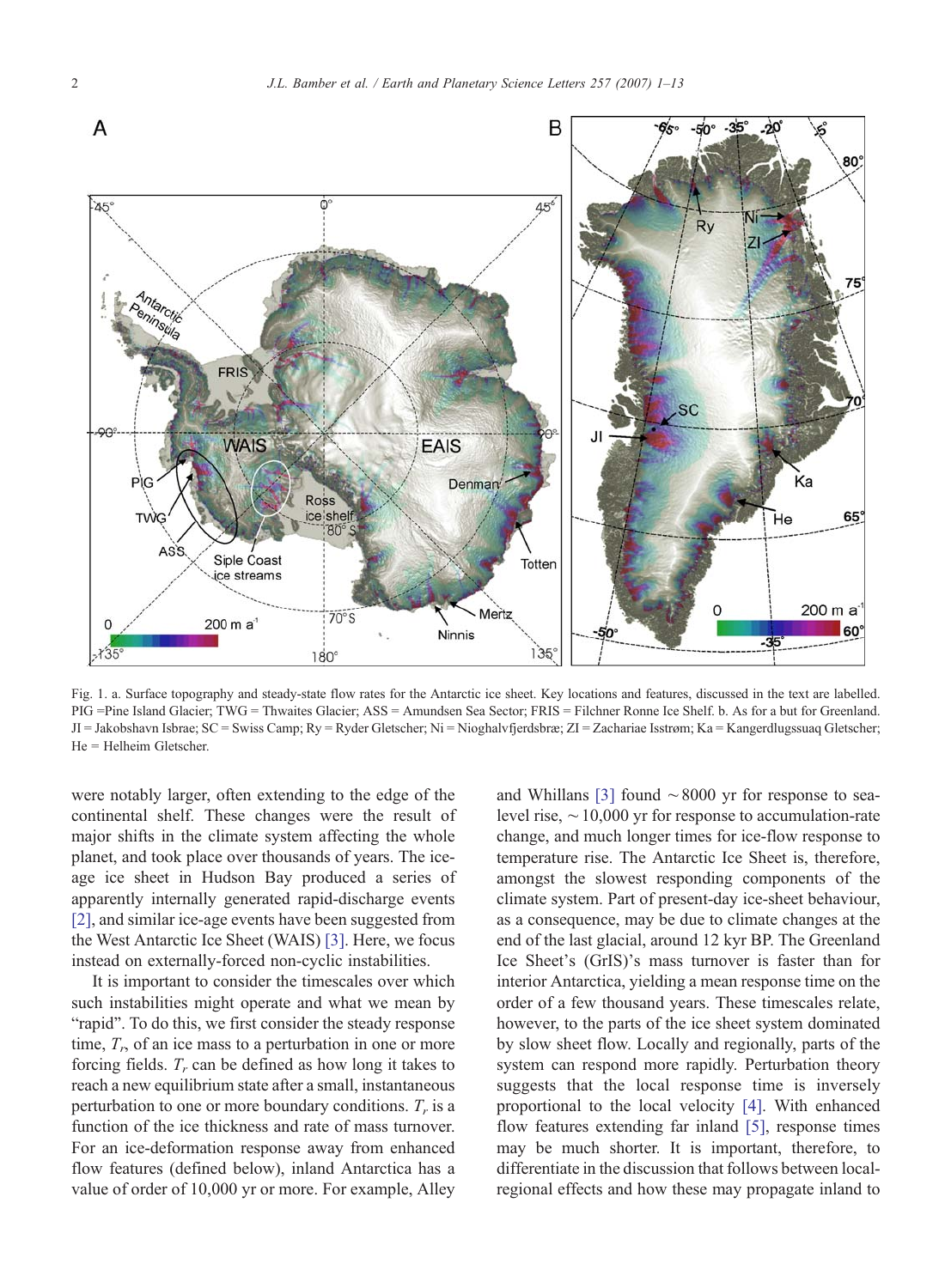have an impact on the large reservoir of slow-moving inland ice (see Jargon Box).

The primary role of this paper is to present and synthesise the various observational studies on rapid (years-decades) changes in ice-sheet dynamics and to attempt to explain these changes with the aid of results from recent modelling work and theory. To achieve this, it necessary to introduce the reader to some concepts and definitions associated with ice sheet dynamics, (see Jargon Box).

# Jargon box

Ice motion is the result of three mechanical processes: internal deformation of the ice (also known as creep), sliding of the ice over its substrate (rock or unconsolidated sediment), and shear within any underlying deformable sediment. One or more of these processes may occur at any particular place across an ice mass. Rapid motion by either of the latter two processes, however, requires the presence of water at the bed and, in the case of the third process, a substantial layer of water-saturated sediment. When present, basal motion can be responsible for 90% or more of the total ice velocity. As a consequence, understanding the factors that influence basal motion is crucial to our understanding of ice sheet dynamics and our ability to adequately model ice flow. Small changes in basal boundary conditions can provide a switch between a sliding/no sliding condition and, as a consequence, significantly impact ice motion [\[6\].](#page-10-0)

Fast-flow features (often taken to mean velocities > 100 m a<sup>-1</sup>) drain much of the ice sheet. They are usually broadly divided into two categories: ice streams and outlet glaciers. Ice streams are considered to be fast flow features bounded by ice while outlet glaciers are bounded by rock (e.g., fjords). Although different distinctions can be made, more recent work tends to separate ice streams from outlet glaciers more by their dynamics rather than by their morphological setting. The gravitational driving stress,  $\tau_{d}$ , for ice streams is typically lower than for the surrounding ice. Streaming flow is generally controlled more by the presence of weak deformable till rather than bedrock topography. In contrast, most outlet

glaciers flow through deeply eroded troughs (e.g. [Fig. 6\). The thicker ice in these troughs](#page-9-0) [generally produces a larger layer of warmer](#page-9-0) [basal ice \(and therefore greater deformation](#page-9-0) [and basal melt\) and a higher driving stress than](#page-9-0) [for the surrounding regions. Outlet glaciers are](#page-9-0) [also more likely to flow over hard crystalline](#page-9-0) [bedrock, and to have creep supplying an](#page-9-0) [important fraction of the total velocity. Early](#page-9-0) [work suggested an abrupt transition between](#page-9-0) "inland flow" and "[streaming flow](#page-9-0)", but more [recent studies have revealed a complex net](#page-9-0)work of [enhanced flow tributaries](#page-9-0), which [penetrate several hundred kilometers into the](#page-9-0) [ice sheet interior in both West and East](#page-9-0) Antarctica [\[5,7\]. Typical tributary velocities](#page-10-0) are 25–100 m  $a^{-1}$ [, and are likely due to a](#page-10-0) [combination of internal deformation and basal](#page-10-0) motion [\[8\]. The gravitational driving stresses](#page-10-0) [are typically higher than for regions of stream](#page-10-0)[ing flow, where basal motion dominates, and](#page-10-0) [the velocities are intermediate between inland](#page-10-0) [and streaming flow values](#page-10-0) [9]. For many outlet [glaciers in Greenland, there is little tributary](#page-10-0) [flow and rapid flow begins abruptly in highly](#page-10-0) [convergent regions near the coast, likely at the](#page-10-0) [heads of subglacial extensions of the fjords](#page-10-0) [through which they drain](#page-1-0) [10] (Figs. 1b and 6).

The next section discusses the likely mechanisms that could, theoretically, be responsible for a rapid change in flow regime. Following this, we present a suite of recent results, primarily from satellite remote sensing observations, but also from a small number of numerical modelling studies of rapid and significant changes in flow regime for both Antarctica and Greenland. Finally, we discuss the implications of these studies for our understanding of the response of the ice sheets to external forcing, our ability to predict their future behaviour, and the limitations of our present knowledge.

# 2. Mechanisms

The possibility that the West Antarctic Ice Sheet (WAIS) could react rapidly to external forcing was first proposed in the late 1960s [\[11\].](#page-10-0) This work suggested that ice shelves ([Fig. 1a](#page-1-0)) act as buttresses to ice streams, regulating their discharge as a consequence. Ice shelf removal, therefore, might yield ice-stream acceleration ultimately leading to disintegration of the WAIS [\[12,13\].](#page-10-0)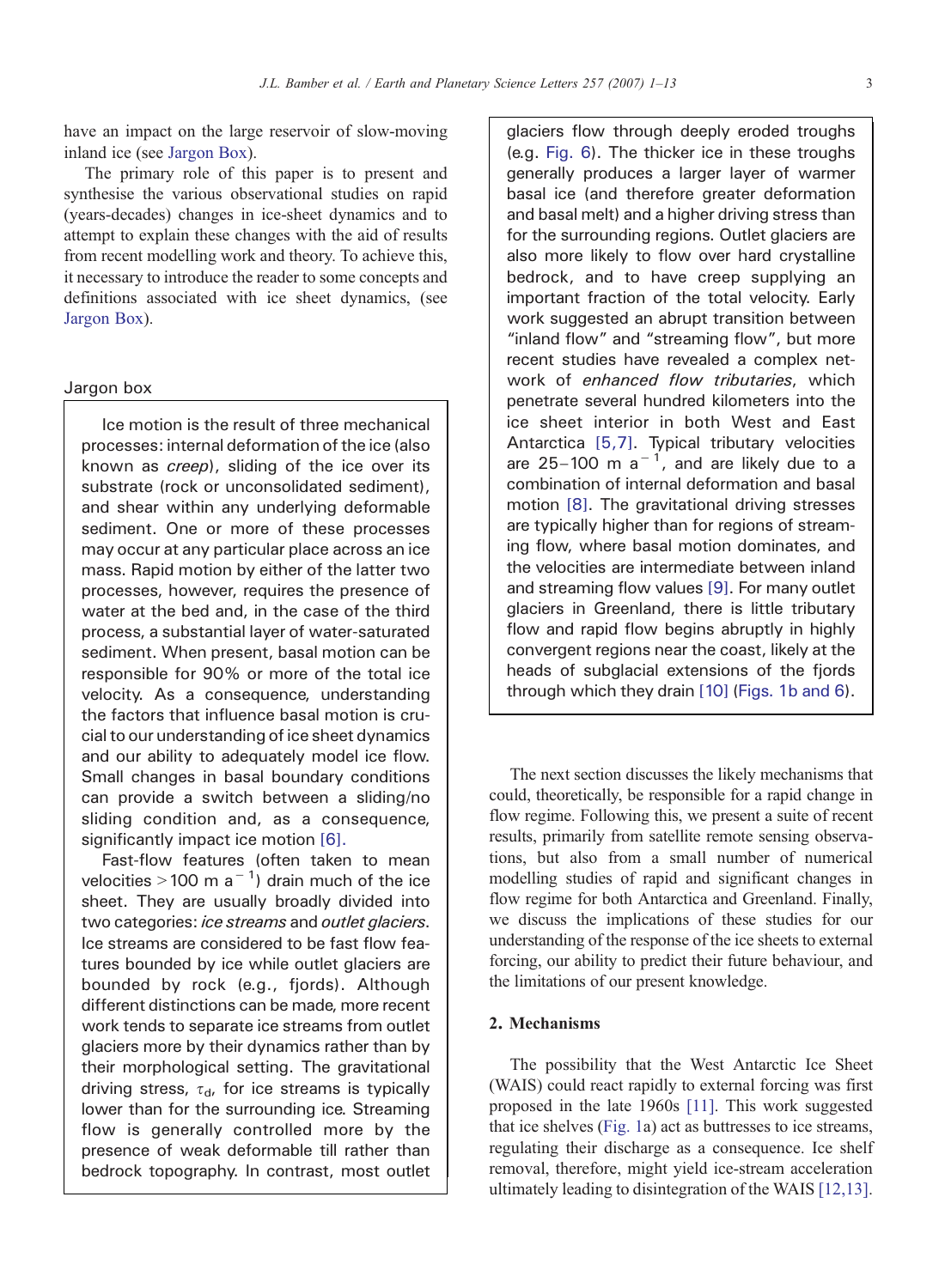This hypothesis has undergone revision and re-evaluation since its first introduction and is still an open debate. We discuss this and other mechanisms that can induce a rapid response next.

# 2.1. Melt water drainage

The effect of meltwater drainage to the bed of temperate alpine glaciers on ice motion is a well established phenomenon [\[14,15\],](#page-10-0) and has even been associated with velocity fluctuations of a predominantly cold-based glacier in the Arctic [\[16\]](#page-10-0). Drainage through a substantial thickness (∼1 km) of cold ice within an ice sheet has received less attention until recently (e.g., [\[17,18\]\)](#page-10-0).

Debris-free meltwater from the Greenland Ice Sheet's surface drains into holes, called moulins. In many places, debris-rich streams emerge from beneath the ice onto land or into the ocean, and simple energybudget calculations indicate that the surface melt must dominate the water fluxes. As the only debris source is at or near the bed, it seems likely that surface meltwater reaches the bed.

This inference is supported by observations (currently available from only one site: Swiss Camp, [Fig. 1b](#page-1-0)) that the rate of ice motion increases when surface melting begins in springtime and decreases with the autumnal end of surface melting [\[19\]](#page-10-0). Years with more melting show greater seasonal speedup. The changes are not large (between 10 and 25%) and are relatively shortlived, but significantly exceed measurement errors. In common with behaviour of many mountain glaciers, the ice exhibits a late-winter nearly steady velocity. A reasonable interpretation is that springtime acceleration occurs as meltwater is supplied to the bed more rapidly than removal in well-developed subglacial streams, allowing the water to spread across and lubricate the glacier bed. Enhanced water-flow paths then develop during the summer, increasing water drainage and reducing lubrication especially when the meltwater input slows in the autumn. Fig. 2 shows the calving front of a south Greenland glacier. The blue bands and darker patches indicate the location of channels and cavities in the ice caused by englacial meltwater flow (now refrozen). The base of the ice is below the sea level but it is clear that at least in the upper ice column water routing can be widespread.

The mean summertime velocity at Swiss Camp, Greenland ([Fig. 1b](#page-1-0)) slightly exceeds (by  $\sim$ 2%) the mean wintertime velocity, so the meltwater provides at least some enhancement to the total ice motion over the year [\[19\].](#page-10-0) In assessing the importance of this mechanism to the ice sheet's future mass balance in a warming world, one of the main uncertainties is the potential for surface meltwater to reach the bed farther inland [\[20\].](#page-10-0) Should abundant surface meltwater reach a frozen bed, rapid warming to the melting point and thawing are expected, accelerating flow. Drainage of surface meltwater to the bed likely occurs through propagation of water-filled fractures (crevasses) followed by collapse of water flow to one or a few moulins [\[14,18,21\]](#page-10-0). The propagation of cracks through the full ice sheet thickness probably requires a large volume of water such as that provided by the many surficial lakes in the ice sheet's ablation zone that form during the summer ablation season [\[21\].](#page-10-0)

Should warming allow the inland migration of the zone in which meltwater lakes form on the surface of the ice sheet, and should ice-flow stresses be large enough to open crevasses in the vicinity of those new lakes, then thawing and enhanced lubrication of the bed in those regions will be likely. Even in the present climate, large "slush swamps" form in closed basins in the upper percolation zone, which would easily transition to lakes with increased melt. The total speed-up of flow will depend on the conditions produced by basal thawing if thick, soft, smooth subglacial tills are present there, order-of-magnitude changes could be possible, but in the more-likely event of bumpy bedrock, factor-of-two or smaller changes seem more likely [\[20\].](#page-10-0)

#### 2.1.1. Glacier surges

Many glaciers around the world, including several in Greenland [\[22,23\]](#page-10-0), are known to undergo a quasi-cyclic, non steady-state behaviour known as surging. Typically, ice in the downstream (near-coastal) part of the glacier advances suddenly several kilometres in a few months to a year and then slows or stagnates, allowing the



Fig. 2. The calving front of a south Greenland outlet glacier, Kangersuneq qingordleq, showing an extensive network of vertically orientated relict meltwater pathways and cavities.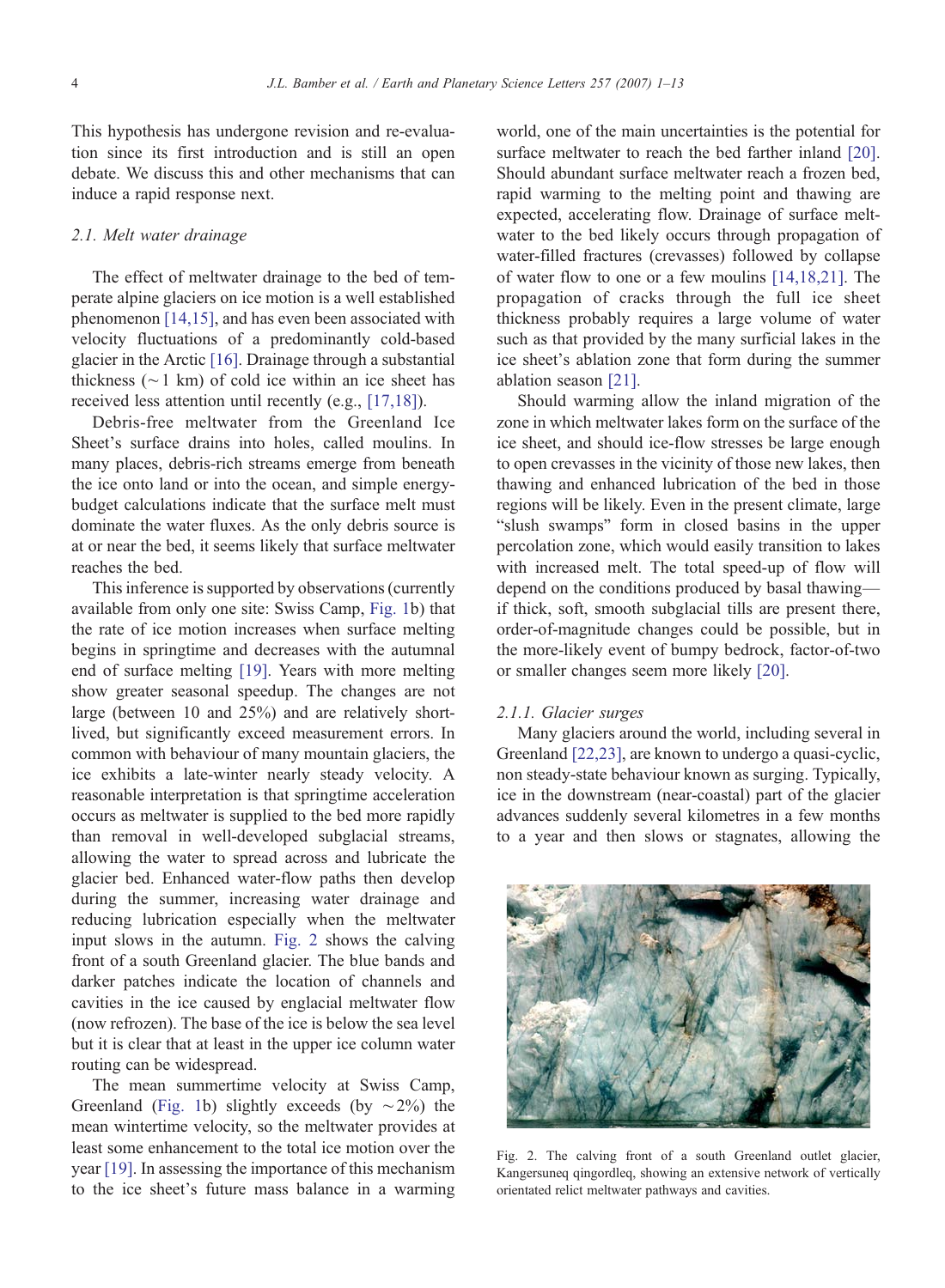<span id="page-4-0"></span>

Fig. 3. Schematic cross-section of ice sheet grounding zone with a backward sloping bed profile.

margin to retreat over a period of tens to a few hundred years during what is often termed the quiescent phase of a surge cycle [\[24,25\].](#page-10-0) During this phase the upstream part of the glacier gains mass. The cycle of build-up and rapid advance varies in duration from tens of years to a few centuries. It is possible that individual ice streams can surge [\[26\]](#page-10-0), but if different parts of an ice sheet were capable of surging, they would do so with different cycle durations because of differences in physical conditions. The mechanisms for a rapid response discussed here, however, are not directly associated with the classic surge-cycle behaviour described above.

Both may be due to changes in basal hydrology but surges are generally considered to be internally-driven, cyclic instabilities in ice dynamics whereas the focus here is on externally-driven changes.

## 2.2. Ice sheet–ocean interactions

An ice sheet with its bed below the surface of an adjacent sea or lake—a marine ice sheet—has more mechanisms of rapid change available than does an ice sheet ending on land. If the ice floats at the edge but does not immediately break off to form icebergs, then a floating ice shelf forms attached to the ice sheet (Fig. 3). Water circulation generally delivers orders of magnitude more heat to the undersides of ice shelves than the Earth delivers to grounded (non-floating) ice. In addition, icebergs that break off from ice shelves, or from grounded tidewater ice fronts if no ice shelf forms, can float away and melt elsewhere, so an ice sheet calving icebergs can shrink without requiring heat delivery from the environment.

Modern and past ice sheets included marine margins. The WAIS is largely marine, resting on a bed that is almost everywhere well below sea level and that deepens toward the ice sheet's center in some places (Fig. 4).



Fig. 4. Bedrock topography for Antarctica highlighting areas below sea level (in black), fringing ice shelves (in dark grey) and indicating areas of enhanced flow with contours of estimated steady-state velocities, known as balance velocities, in white.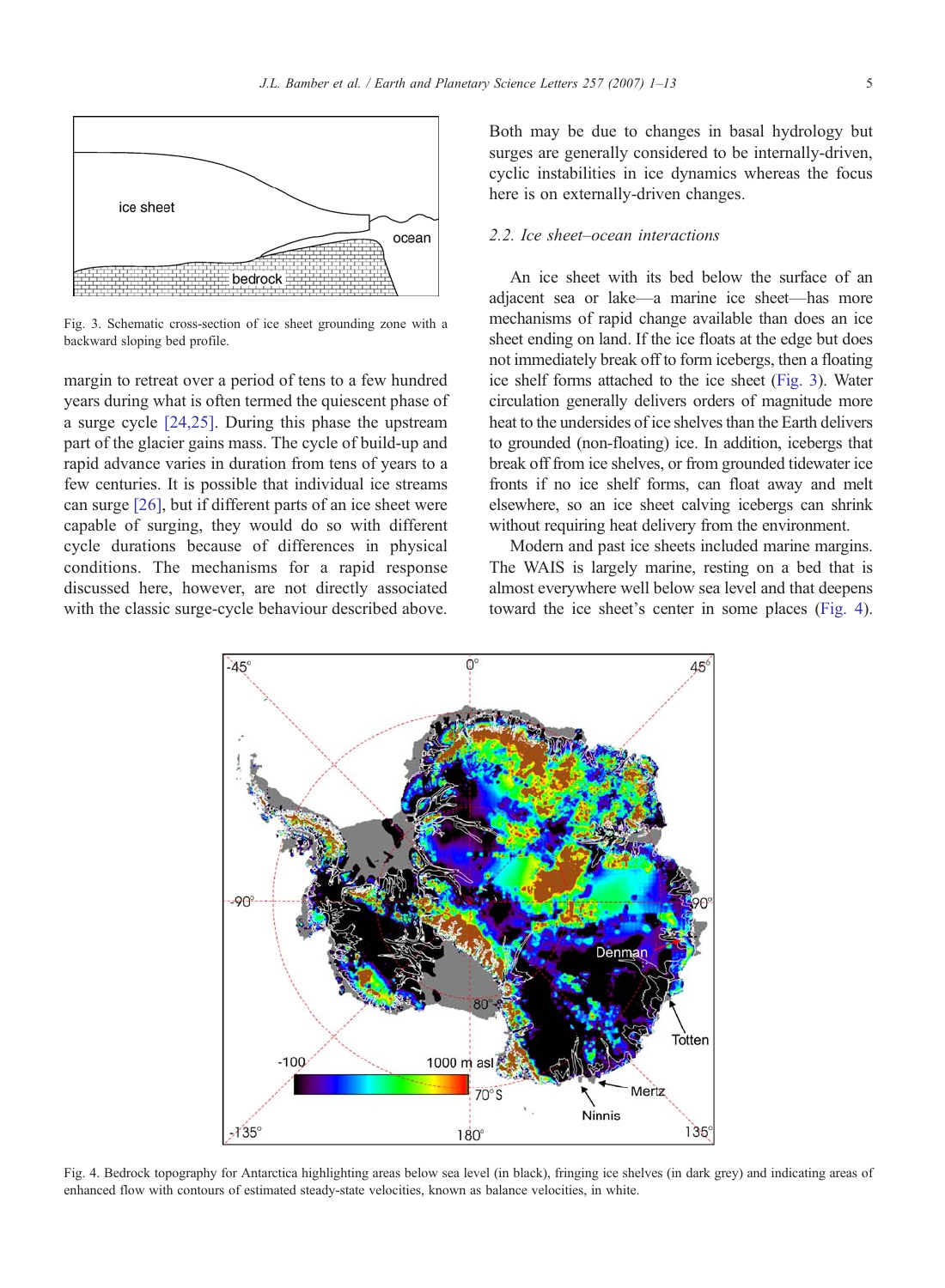Many glaciologists have argued that this may allow especially rapid response to changes in climate, or even internally generated instabilities [\[13,27,28\]](#page-10-0).

Weertman [\[28\]](#page-10-0) argued that, in the absence of ice-shelf buttressing as discussed below, a marine ice-sheet margin on a bed that deepens towards the center of the ice sheet is inherently unstable. Consider the situation in [Fig. 3.](#page-4-0) An ice shelf's extensional thinning rate increases with thickness. Thus, if the grounding line (which separates floating from grounded ice) advances seaward for some reason, then its thickness decreases, reducing the ice shelf's creep thinning, thereby promoting further grounding line advance. Alternatively, a process that initiates grounding line retreat toward the ice sheet's center yields thicker ice at the grounding line and additional creep thinning, causing the grounding line additional retreat. Thus, a positive feedback exists that amplifies initially small grounding line perturbations. In the case where the bed is higher beneath the ice than beneath adjacent water, the feedback is negative and the position of the grounding line remains more stable. Subsequent work by van der Veen [\[29,30\]](#page-10-0) identified feedbacks omitted from the earlier work that would tend to promote stability but did not directly address the Weertman conjecture [\[28\]](#page-10-0), and more recent work indicates that the Weertman instability does exist in the idealized geometry of [Fig. 3](#page-4-0) [\[31\].](#page-10-0)

As van der Veen noted [\[29\]](#page-10-0), WAIS is there, and has persisted for at least tens of thousands of years and probably longer, so a simple and rapid instability model cannot be correct. Many processes are missing from that simple model, including geometric differences (much of the ice-sheet bed does not fit the simple cartoon in [Fig. 3,](#page-4-0) although some does). As a stabilizing mechanism, ice-shelf buttressing has received the most discussion, so we consider this next.

## 2.3. Ice shelf backstress/buttressing effect

The ice sheets spread and thin under their own weight, but the rate of spreading is reduced if a resistive push, or backstress, is applied from the edges (or from anywhere else) to oppose the spreading. Dramatic evidence of this effect is given by the response of fast-moving weakbedded ice streams to tidal fluctuations. The extra backstress from ∼1 m rise in tide is enough to slow one ice stream almost twofold, and to completely stop another, with motion occurring only during short-lived events on the falling tide [\[32,33\].](#page-10-0)

The backstress provided by ice shelf buttressing has long been deemed important in overcoming the marine ice sheet instability (e.g., [\[11,34\]](#page-10-0)). Ice shelves rarely spread freely, as assumed in the Weertman model [\[28\].](#page-10-0) Instead,

they form in embayments or run aground on islands, and the friction with embayment sides and with islands resists flow. Building on earlier work (e.g., [\[3\]](#page-10-0)) and using faster computers, a new generation of ice-flow models is being used to solve for higher-order stress terms (including, for example, longitudinal stresses) with more-realistic geometry [\[35\].](#page-11-0) <sup>1</sup> No fully three-dimensional, thermomechanical, full-stress tensor whole-ice-sheet model has yet been used for long simulations, so much work remains to be done, but progress is rapid, and insights from simplifiedgeometry, basin-scale or short-interval modelling are proving quite instructive [\[36\].](#page-11-0)

Where an ice shelf is fed by a fast-moving ice stream with a well-lubricated bed, a reduction (or increase) in iceshelf buttressing can speed (or slow) flow inland as far as  $~\sim$  100 km almost instantaneously [\[32\]](#page-10-0). Faster flow in the ice stream advects thicker ice from upglacier, and thinning in downglacier regions steepens the ice surface, increasing the gravitational driving stress and speeding flow to produce a "wave" of thinning that diffuses upglacier. This advective-diffusive response is typically dominated by the diffusive term [\[37\].](#page-11-0) Perturbations can travel hundreds of kilometres in a fast-moving ice stream in decades, but may take millennia to notably affect central, slow-moving regions of an ice sheet [\[37](#page-11-0)–40]. The modelled magnitude of the velocity change in response to a change in ice-shelf buttressing depends on a host of variables, and may range from trivial to large. Plausible forcings can produce factor-of-two velocity responses, and order-of-magnitude velocity responses are possible.

One example is given in [Fig. 5](#page-6-0), from Dupont and Alley [\[39\].](#page-11-0) A steady, idealized version of Pine Island Glacier [\(Figs. 1a and 4](#page-1-0)) was generated in which an ice shelf offset 50% of the ice spreading tendency at the grounding line. This ice-shelf buttressing was then permanently removed while the thickness was held constant at the upglacier end of the ice stream where it meets the inland ice sheet. The modelled ice velocity initially increased about 50% at the grounding line, although some of this perturbation was lost as ice thinning reduced the driving stress. Enough ice was transferred to the ocean from the ice stream to raise sea level ∼1 mm in ∼40 yr. Allowing the perturbation to propagate into the inland ice would have increased the potential contribution to sea-level rise; allowing the iceshelf to re-form in its prior position would have tended

<sup>1</sup> For a comprehensive review of advances and concepts in numerical modelling of ice sheets see 36 S.J. Marshall, Recent advances in understanding ice sheet dynamics, Earth and Planetary Science Letters 240 (2) (2005) 191–204.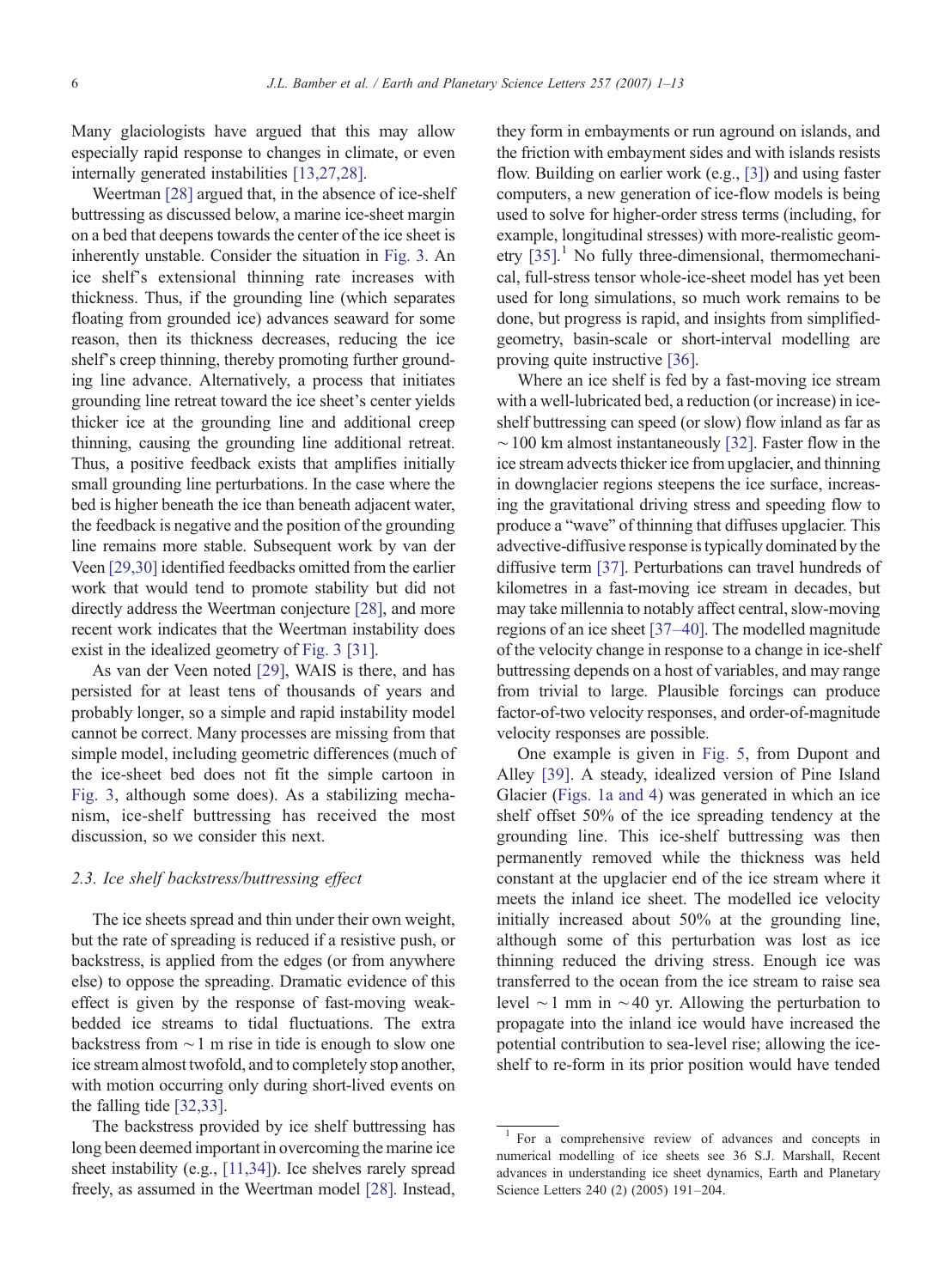<span id="page-6-0"></span>

Fig. 5. Effect of ice shelf buttressing on velocity of grounded ice. Removal of ice-shelf buttressing causes ice-flow speed-up and thinning, as described in the text [\[32\].](#page-10-0)

to reduce the changes and the contribution to sea-level rise, whereas allowing additional forcing to remove buttressing that developed from new ice shelf that developed upglacier of the original grounding line would have increased changes. Among the many uncertainties in this modelling (including lack of complete knowledge of basal topography and the distribution of lubricating water and soft sediment under the ice), poor knowledge of the ice-ocean interactions and the ability of an ice shelf to re-form or a recently floated region to re-ground may pose the biggest uncertainties.

## 3. Observations of rapid changes

## 3.1. Greenland

The Greenland Ice Sheet loses mass by three mechanisms: surface melting or ablation, bottom melting under floating tongues, and iceberg calving. Ablation accounts for about half the direct mass loss [\[41,42\].](#page-11-0) Ablation also may affect ice flow and thus discharge across the grounding line. Recent observations show significant changes in outlet glacier discharge and seasonal variability on inland ice.

#### 3.1.1. Inland ice

As noted above, observations of surface motion (from in-situ GPS measurements) taken at Swiss Camp in southwest Greenland [\(Fig. 1](#page-1-0)b), situated close to the equilibrium line suggest that the motion is influenced by the amount of melting taking place. Not only is there a springtime speed-up of up to 25% (partially offset by the autumnal slowdown) but there is also a vertical uplift of around 50 cm suggesting a build up of subglacial water during the summer melt period [\[19\]](#page-10-0). As noted earlier, a key requirement appears to be the presence of lakes at the surface, which have been observed to drain rapidly (e.g. [\[43\]\)](#page-11-0) throughout the region between the margin and the equilibrium line or above. While it is difficult to attribute drainage of the lakes to many of the recent outlet glacier speedups as described below, a short-lived speed-up of a major outlet glacier in northern Greenland (Ryder Gletscher; [\[44\]\)](#page-11-0) was observed from repeat satellite measurements of surface velocity. Here, a roughly threefold increase in velocity occurred over a 7-week period during a period when lakes on its surface appear to have drained.

#### 3.1.2. Outlet glaciers

It is estimated that the increase in speed of glaciers south of 70°N has more than doubled the net mass imbalance from the ice sheet between 1996 and 2005 [\[45\].](#page-11-0) Enhanced surface melting may be partly responsible for the remarkable speed-up (by up to a factor of two)[\[45](#page-11-0)–49]. Most of the speedups on outlet glaciers are sustained through the winter, with Ryder Gletscher being the one exception as mentioned above. The glaciers that have sped up typically move at speeds of 1 to 10 km/yr, suggesting a well-lubricated bed even in the absence of active surfacemeltwater input. Furthermore, while observations are sparse, there is little evidence of seasonal variability in speed on these glaciers to suggest a sensitivity to surface melt water that could cause accelerations of 50% and greater. Thus, it is likely that causes other than an increased supply of meltwater to the bed are more important.

The speed increase on Greenland's largest outlet glacier, Jakobshavn Isbrae, has been attributed to the loss of buttressing as its floating ice tongue thinned and then disintegrated [\[47,50\].](#page-11-0) Many of the other outlet glaciers that accelerated over the last decade are tidewater glaciers with grounded termini with little or no floating ice tongues [\[45\].](#page-11-0) The loss of significant portions of grounded ice, however, can provide a greater force imbalance since, unlike the case with floating ice, there is a loss of basal resistance. For example, Helheim's grounded trunk retreated by  $\sim$  7 km from 2003 to 2005, during which time the remaining ice sped up by  $\sim$ 40% [\[48\]](#page-11-0). Thus, loss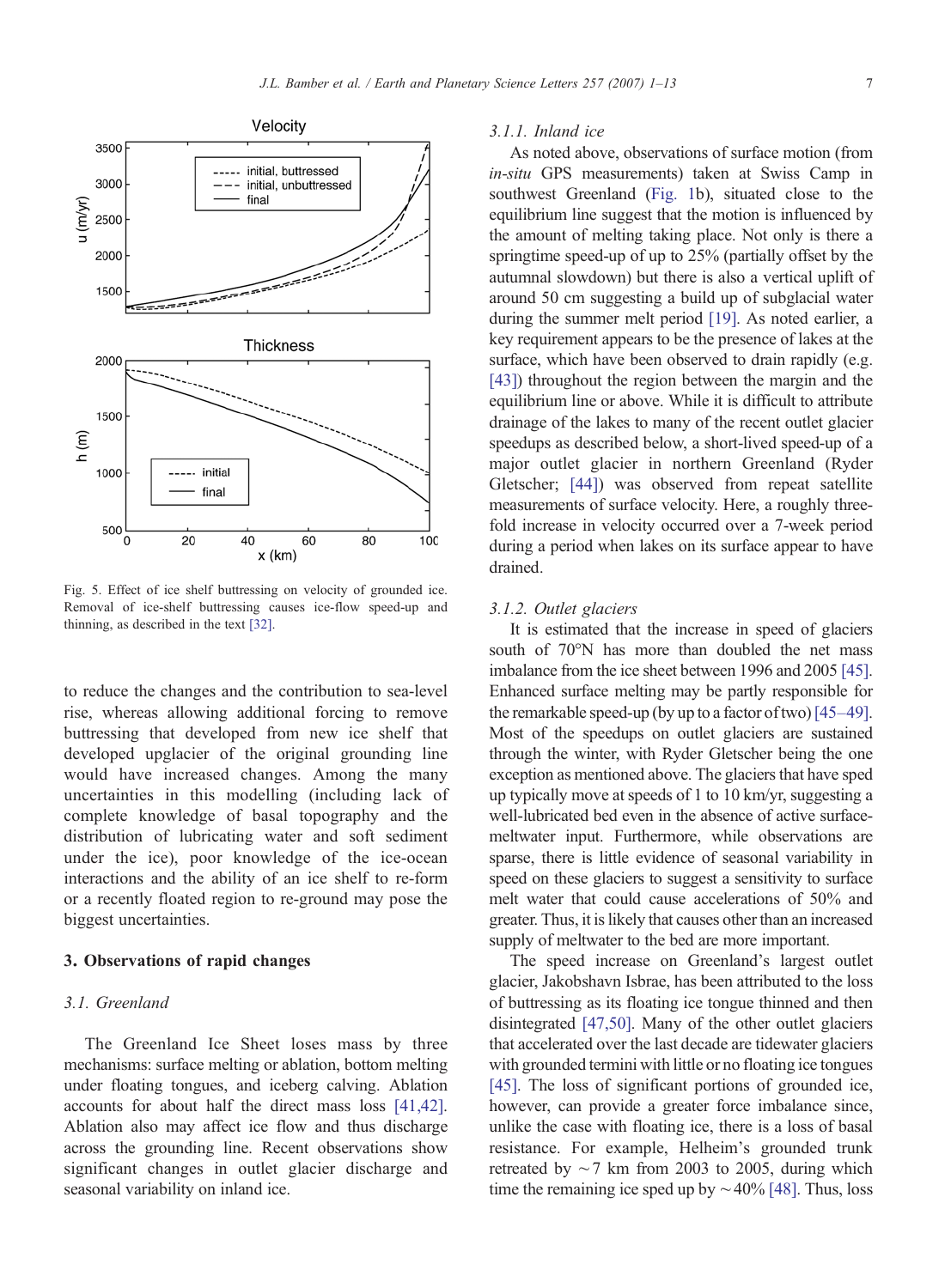of buttressing as grounded and floating ice fronts have retreated may be the cause for much of the acceleration. If ice-front retreat caused the acceleration, the reasons for this retreat are not yet clear. Calving rates on Jakobshavn Isbrae are up to six times higher in summer, suggesting a sensitivity to temperature and/or sea ice cover [\[51\].](#page-11-0) Warmer temperatures might yield more ponded meltwater in crevasses, causing hydro-fracturing similar to that which may have caused the breakup of the Larsen ice shelves along the Antarctic Peninsula [\[52\].](#page-11-0) Floating ice, and non-floating ice near the grounding line, are often in tension and near fracture; hence, only small amounts of water in crevasses may hasten calving events. Alternatively, warmer water in fjords during the summer may contribute to greater calving [\[53\]](#page-11-0). Changes in sea ice extent may also have an impact on both sub-shelf circulation [\[54\]](#page-11-0) and wintertime calving rates. It has been suggested that this may partly be responsible for the seasonal differences in calving rate for Jakobshaven Isbrae, and is another potential feedback between ice dynamics and external forcing [\[51\]](#page-11-0).

It is also likely that the process of retreat may involve important positive feedbacks. For example, acceleration may lead to more extensional flow and greater crevassing, which may lead to greater calving and further retreat and acceleration. Regardless of the exact mechanism, the retreat and acceleration occurred over a period of warmer summer temperatures [\[55\]](#page-11-0). During this period, both the incidence and seasonality of glacial earthquakes detected from teleseismic observations increased [\[56,57\].](#page-11-0) These short-lived, 30–60 s, seismic events are associated with sporadic glacier activity and may be related to calving events or grounded ice dynamics [\[55\]](#page-11-0). For Helheim and Kangerdlugssuaq Glaciers, both of which have accelerated markedly recently, it has been suggested that thinning may have led to flotation of lightly grounded and highly crevassed ice, which almost immediately disintegrated to form icebergs [\[49\]](#page-11-0).

# 3.2. Antarctica

In Antarctica, surface melting or ablation is negligible (except in the Antarctic Peninsula, see below) and mass loss is dominated by iceberg calving and sub-shelf melting. It seems unlikely, therefore, that surface melt could have an influence on ice dynamics to the degree that it does for Greenland. No seasonal changes in ice velocity have been observed in Antarctica, unlike Greenland. Significant, roughly coincident, increases in ice motion have been noted in several different sectors of Antarctica, however, suggesting a common external forcing.

#### 3.2.1. Peninsula

The Antarctic Peninsula (AP) is the warmest and most northerly region in Antarctica. Summer surface melt has been observed over some of the AP ice shelves, and the strong warming in the AP over the last 50 yr probably was responsible for the disintegration of the northern Larsen Ice Shelf [58–[60\].](#page-11-0) Oceanic warming may also have contributed to the ice shelf thinning and collapse [\[61\]](#page-11-0). Of relevance here are observations of rapid increases in speed (by as much as a factor eight) of glaciers after the buttressing ice shelf was removed [\[62,63\]](#page-11-0). The AP glaciers are relatively small by Antarctic standards (a few tens of kilometres in length at most) and drain a high, narrow mountain range, so direct analogy to the rest of Antarctica may not be appropriate.

## 3.2.2. Amundsen Sea sector

Interestingly, three adjacent glaciers in dynamically independent basins in the Amundsen Sea sector ([Figs. 1a](#page-1-0) [and 4](#page-1-0)) of the WAIS have sped up [\[64,65\],](#page-11-0) suggesting a response to a common forcing. Numerical modelling and satellite-observations point towards ocean warming as this forcing [\[37,66,67\].](#page-11-0) The three glaciers (Pine Island, Thwaites and Smith) all have floating ice shelves that have progressively thinned over at least a ten-year period [\[66\]](#page-11-0).

Some of the most dramatic Amundsen Coast changes have taken place on Pine Island Glacier. This glacier has accelerated by more than 25% over the period from 1974–2003 [\[68,69\]](#page-11-0), and satellite altimetry shows strong thinning on the floating ice ( $\sim$ 4 m/yr) and extending well inland at lower rates (∼10 cm/yr) [\[70\].](#page-11-0) Steady-state basal melt rates of Pine Island Glacier's floating ice tongue average about 11 m/yr, so thinning of  $\sim$ 4 m/yr represents an increase of just over one third of the steady state rate, explainable by ocean warming of a few tenths of a degree C [\[66\]](#page-11-0).

There are two ways in which the strong thinning near the grounding line may have caused the acceleration. The first may be a reduction in back-stress from a thinner ice shelf. Alternatively, loss of basal resistance as ice ungrounds in response to strong thinning could yield a speedup. There was at least one instance where the grounding line retreated by several kilometres just prior to a period of acceleration [\[71\].](#page-11-0) Either, or a combination of these causes, would produce strong longitudinal stress gradients near the grounding line. Higher-order numerical modelling (including longitudinal stresses) shows that the observed response is consistent with the inferred forcing [\[35,37\]](#page-11-0).

The rapidity of the response has two implications. First, the sensitivity to temperature is large enough that a sustained warming of the ocean likely would lead to much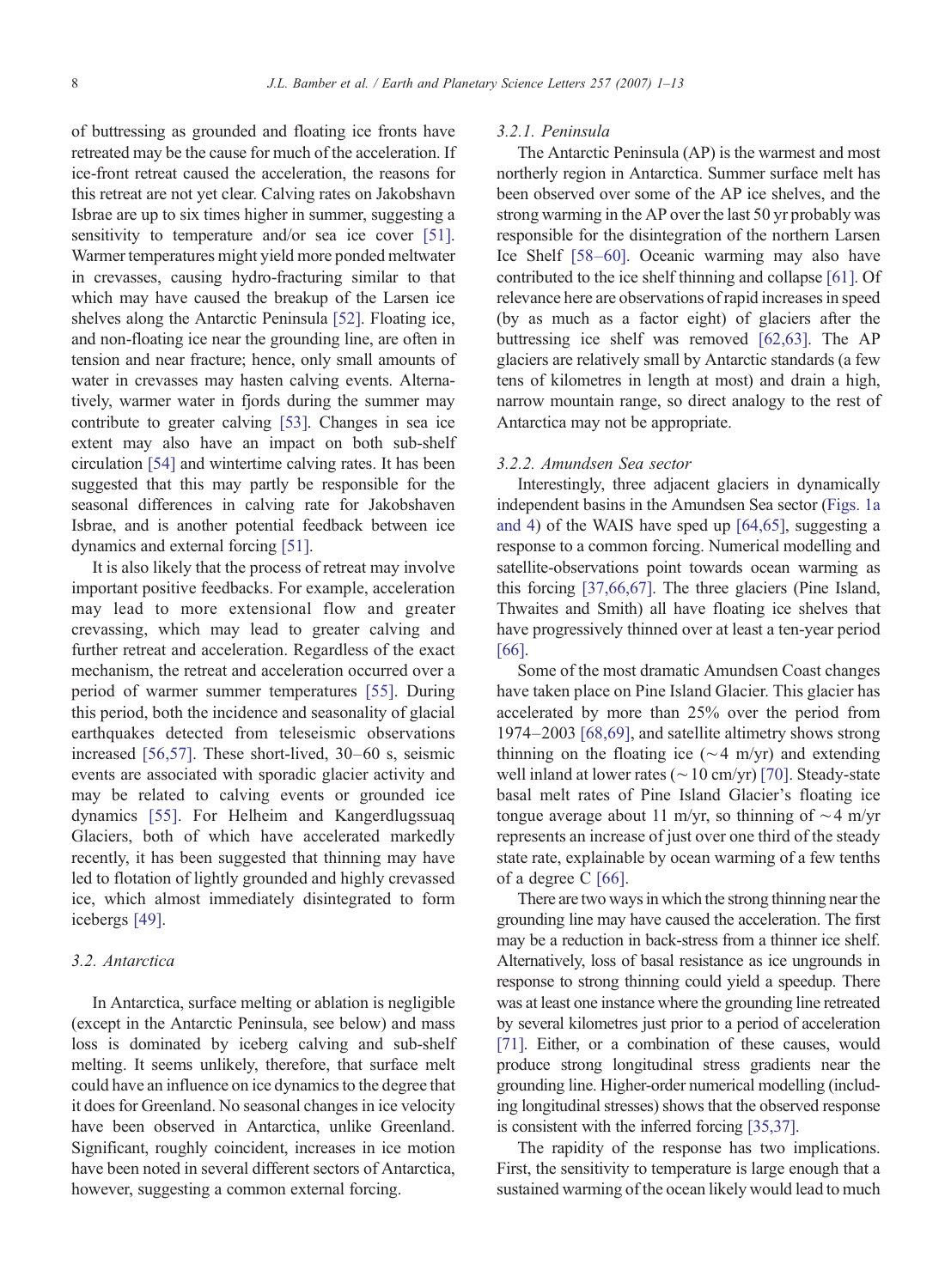### 3.2.3. WAIS

Changes in the small Amundsen Sea (AS) ice shelves of WAIS are linked to large ice-flow changes, whereas smaller ice-flow changes including thickening are associated with the much larger Ross and Filchner–Ronne Ice Shelves of WAIS (which together represent ∼60% of the total area of Antarctic ice shelves) [\[73,74\]](#page-11-0). Whereas circumpolar deep water can circulate vigorously beneath the Amundsen Sea Coast ice shelves, causing basal melt rates of up to 40 m/yr and potentially much larger if warming affects the water temperature, such vigorous ventilation is not observed beneath the deeply embayed larger ice shelves[\[75\].](#page-11-0) Instead, slower ventilation involves dense, cold water formed during sea ice production that sinks beneath the large ice shelves to the grounding lines, where higher pressure gives a slightly lower melting point. This allows the descending water, which is at the surface melting point, to produce some sub ice-shelf melt (a few m/ yr at grounding lines and average rates of 10–20 cm/yr) [\[72,75,76\].](#page-11-0) Although basal melt may have driven the retreat that formed these ice shelves, as they became more deeply embayed and less well ventilated, a decline in melt may have halted their retreat. Melt rates beneath the deeply embayed Ross and Filchner–Ronne ice shelves might even decrease in a warming climate due to a reduction in the sea ice production that drives much of the sub-shelf circulation [\[54\].](#page-11-0)

Whole ice-sheet numerical models have attempted to incorporate the effects of ice-shelf basal melting, but in a limited way [\[77,78\]](#page-12-0). They do not include the effect of propagation of longitudinal stresses inland, and severely underestimate the sensitivity of basal melt to ocean temperature [\[72\]](#page-11-0). As a consequence, none of these largescale modelling studies predicted either the magnitude or rate of response recently observed in the Amundsen Sea sector. One of the most extensive modelling studies of future ice sheet behaviour suggests that the whole ice sheet will have a positive mass balance during the third millennium for temperature increases up to 5.5 °C [\[79\],](#page-12-0) without the incorporation of enhanced basal melt. With the addition of 5 ma<sup> $-1$ </sup> basal melt, distributed uniformly beneath the ice shelves, the mass balance was negative, with a contribution of 168 cm to sea level rise by the year 3000. These models distribute melt evenly over the base of the ice shelf. Observations indicate that melt rates are the greatest at the grounding lines of fast moving outlet glaciers and ice streams [\[72\]](#page-11-0), so that sensitivity to basal melt may be higher than models indicate.

# 3.2.4. EAIS

A number of East Antarctic glaciers in the sector from  $\sim$ 100–160°E appear to be thinning near their grounding lines. The magnitude is less than for the AS sector, but it is interesting to note that these glaciers (Ninnis, Mertz, Totten and Denman) all have floating tongues or ice shelves susceptible to increasing ocean temperature [\(Fig. 4](#page-4-0)). A multidecadal warming trend in this part of the Southern Ocean has been detected from ship-borne measurements [\[80\].](#page-12-0) Another common feature of these glaciers is that they lie on bedrock significantly below sea level at the coast [\(Fig. 4](#page-4-0)). Thinning or loss of even quite small ice shelves can have important effects on tributary ice flow [\[81\]](#page-12-0), and East Antarctica has numerous fringing ice shelves.

## 4. Discussion

# 4.1. Greenland

No comprehensive whole-ice-sheet models reproduce the observed behaviour of Greenland's outlet glaciers during the moderate recent oceanic and atmospheric warming. The only significant positive feedback in these models is an increase in the ablation area as temperatures rise, which in turn increases ablation due to a lower albedo. Any dynamic feedback is slow and moderate in magnitude, resulting from changes in ice sheet geometry [\[79\].](#page-12-0) It has also been suggested that if the external forcing in Greenland is oceanic then this will have a limited and short-lived impact as most of the ice sheet margin is grounded on bedrock above sea level [\[82\]](#page-12-0) [\(Fig. 6](#page-9-0)). Thus, once the glaciers have retreated inland they are no longer in contact with the ocean. This is true for southern and eastern Greenland but not for several major outlet glaciers in the north including Humboldt, Petermann, Ryder, Nioghalvfjerdsbræ and Zachariae Isstrøm [\(Fig. 6\)](#page-9-0). If the external forcing is partly atmospheric, as seems likely [\[19,45,83\]](#page-10-0), then loss of calving fronts may only partially impede the accelerated retreat of the ice sheet. The importance of the surface melt/ice dynamics feedback is an area of current research.

# 4.2. Antarctica

For the immediate future, any rapid changes in the Antarctic Ice Sheet are most likely to be triggered by inland propagation of the effects of ice-shelf shrinkage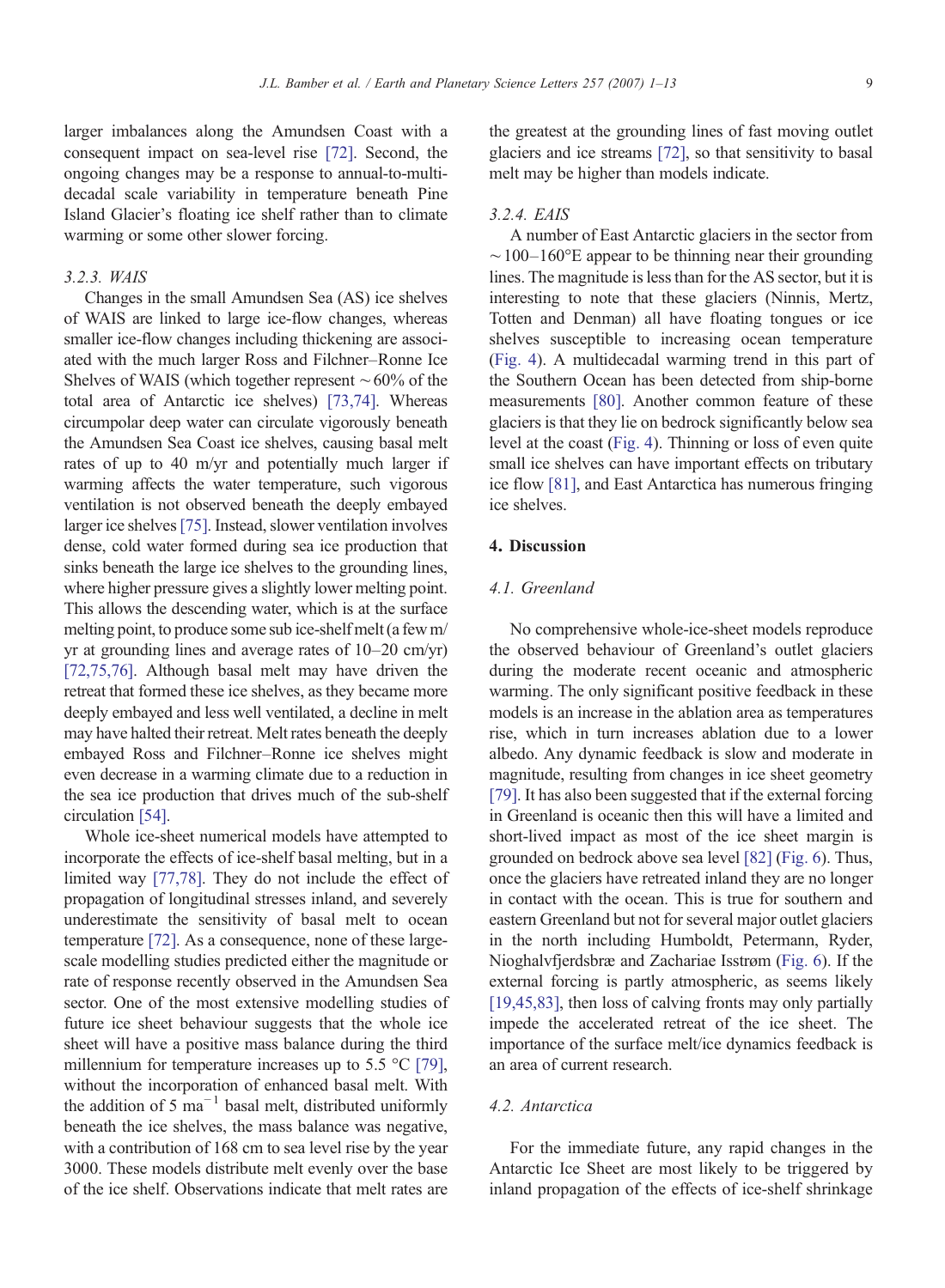<span id="page-9-0"></span>or loss, especially in response to increased sub-shelf basal melting, but comprehensive whole-ice-sheet simulations are lacking. Improved simulations will have to tackle a number of challenging issues including ice shelf-sheet coupling and grounding line migration. Of particular note, oceanic heat flux beneath ice shelves remains poorly understood (even such basic information as water depth is missing in many cases), and is not well-modelled in any global-scale simulations. Hence, estimates of forcing cannot be considered reliable, but are critical in assessing future changes.

Rapid inland propagation of a grounding line perturbation is strongly dependent on the strength of basal traction,  $\tau_{\rm b}$ . If this is high, and basal sliding is not present, dissipation of the perturbation is high and transmission inland limited. If, however,  $\tau_b$  is low, in which case longitudinal stresses are a dominant component of the force budget, then inland transmission is efficient, as is the case for Pine Island Glacier [\[84\]](#page-12-0). "Flow



level (in black) and the deep incised valleys that many of the outlet glaciers referred to in the text flow through.  $JI = Jakobshavn$  Isbrae,  $SC = Swiss$ Camp,  $Ni = Nioghalv$ fjerdsbræ,  $Ry = Ryder$  Gletscher,  $Ka = Kanger$ dlugssuaq Gletscher, He = Helheim Gletscher, ZI = Zachariae Isstrøm.

laws" for the dependence of basal velocity on the applied stress range from linear to highly nonlinear so that doubling the applied stress may double the basal speed (linear), or increase it far more (non linear), based on these "laws". Geophysical studies of the glacier bed (e.g., [\[85\]\)](#page-12-0), laboratory work, and process modelling are helping constrain models but much remains uncertain in constraining the characteristics of basal motion.

Accurate, large-area constraints on basal drag and its relation to flow velocity are obtained from inverse modelling driven by ice-sheet thickness, surface elevation, and velocity as determined by remote sensing or surface measurements. These techniques have been employed to derive basal traction values for the ice streams feeding the Ross and Filchner Ronne ice shelves [\[86\]](#page-12-0). The results indicate that the Siple Coast ice streams have uniformly weak beds in their lower reaches, but the tributaries feeding them have extensive patches of strong bed resistance, with the potential to limit the propagation of grounding line perturbations inland. For the ice streams feeding the FRIS, the picture is more complex. Recovery glacier is the only flow feature with an extended area of uniformly weak bed. Elsewhere there are alternating regions of weak and strong bed [\[9\]](#page-10-0). The impact of changes at the grounding line are, therefore, not obvious and no higher-order models have been used to simulate the behaviour of these flow features.

# 5. Conclusions and outlook

Important marginal regions of both the Greenland [\[45,47,48\]](#page-11-0) and Antarctic  $[64, 66, 71]$  ice sheets have exhibited ice-flow speed-up contributing to sea-level rise in recent years, with warming (either atmospheric, oceanic or both) the likely cause. In the case of Greenland, a recent estimate suggests that this has resulted in an almost threefold increase in its contribution to sea level rise in less than a decade [\[45\].](#page-11-0) Results from three independent satellite-based approaches indicate that the WAIS is losing significant mass [\[74,87,88\].](#page-11-0) There is uncertainty in the absolute magnitude of losses, but there is growing evidence that mass loss has increased in the last decade and it seems likely that this trend will be maintained if the amplified<sup>2</sup> warming in the polar regions continues [\[89,90\].](#page-12-0)

Projecting the future of the ice sheets, and whether these speed-ups are soon-to-stabilize perturbations or harbingers of larger future changes, remains very difficult. Although the surface mass balance of ice sheets Fig. 6. Bedrock topography for Greenland highlighting areas below sea can be estimated with reasonable accuracy from global

<sup>2</sup> GCMs and observations indicate that the Arctic is warming at a rate up to three times the global mean.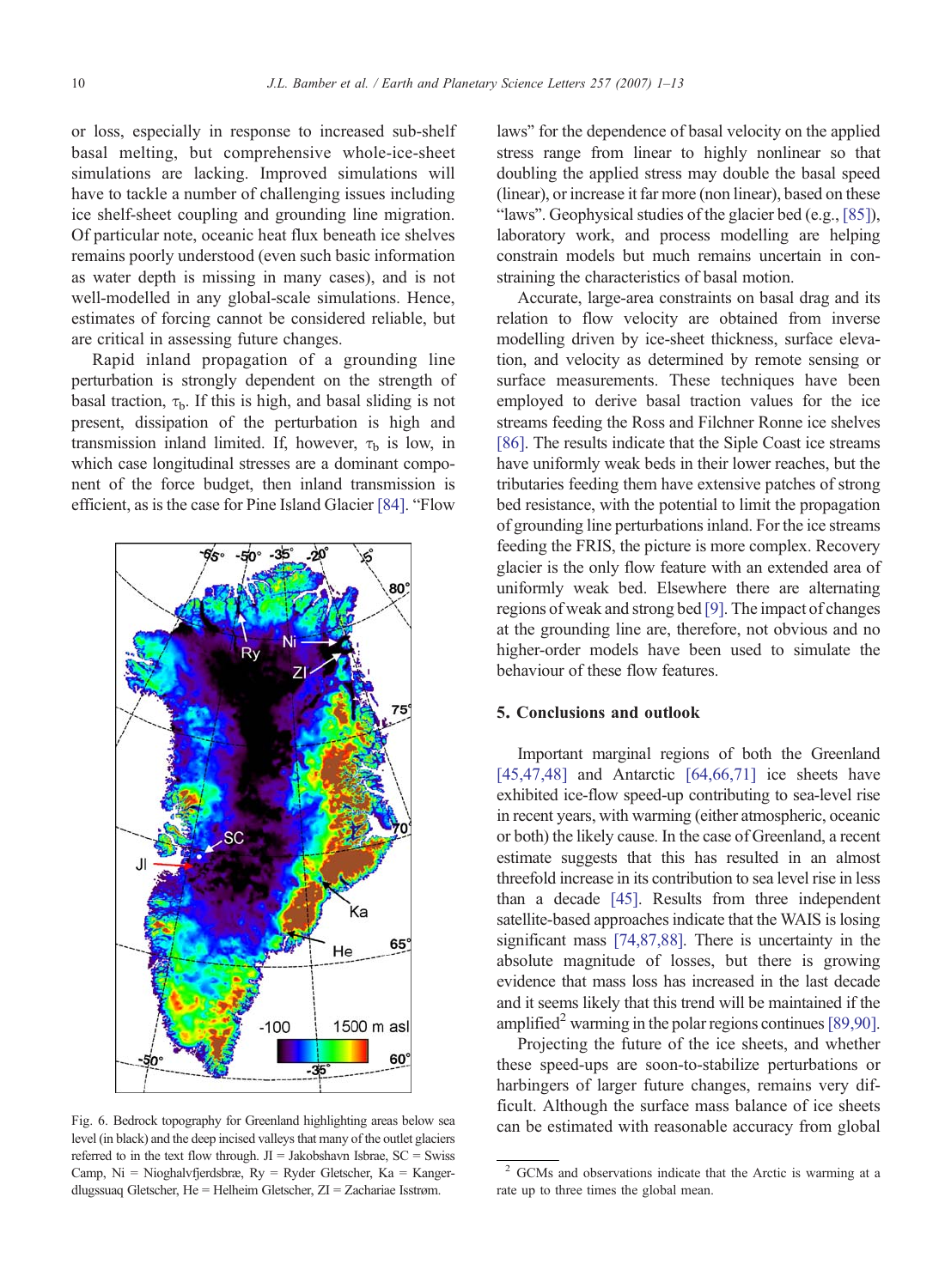<span id="page-10-0"></span>weather forecast re-analyses using downscaling or regional climate models [\[42,91\]](#page-11-0), similar skill has not been demonstrated for oceanic heat fluxes. Potentially important physical processes remain poorly understood, such as the potential for additional surface meltwater to speed ice flow in regions currently affected, and for the affected regions to spread. Thus, the rapid changes in ice dynamics reported here, for both Greenland and Antarctica, were not predicted by any large-scale numerical models of ice sheet flow, and our ability to simply reproduce the present-day observed velocity fields of the ice sheets remains limited. No ice-flow model incorporating longitudinal stress terms has been used to simulate whole-ice-sheet behaviour over appropriate time intervals, yet it is evident that these stresses are contributing to the changes we have described here. It is clear, therefore, that the current generation of numerical models can provide only limited insights into the future behaviour of the ice sheets. Given this great uncertainty, we are able to confidently state that modern-day ice sheets can respond rapidly to external forcing, but if asked "Will ice sheets in the near future respond rapidly to external forcing?" we must give a qualified "maybe".

# References

- [1] J.T. Houghton, et al., Climate Change 2001: The Scientific Basis, Cambridge University Press, Cambridge, 2001. 881 pp.
- [2] G.C. Bond, R. Lotti, Iceberg discharges into the North-Atlantic on millennial time scales during the last glaciation, Science 267 (5200) (1995) 1005–1010.
- [3] R.B. Alley, I.M. Whillans, Response of the East Antarctica ice-sheet to sea-level rise, J. Geophys. Res. 89 (NC4) (1984) 6487–6493.
- [4] J.F. Nye, The response of glaciers and ice sheets to seasonal and climatic changes, Proc. R. Soc. Lond., A 256 (1960) 559–584.
- [5] J.L. Bamber, D.G. Vaughan, I. Joughin, Widespread complex flow in the interior of the Antarctic ice sheet, Science 287 (5456) (2000) 1248–1250.
- [6] C.F. Raymond, Energy balance of ice streams, J. Glaciol. 46 (155) (2000) 665–674.
- [7] I. Joughin, L. Gray, R. Bindschadler, S. Price, D. Morse, C. Hulbe, K. Mattar, C. Werner, Tributaries of West Antarctic Ice Streams revealed by RADARSAT interferometry, Science 286 (5438) (1999) 283–286.
- [8] J.L. Bamber, F. Ferraccioli, I. Joughin, T. Shepherd, D.M. Rippin, M.J. Siegert, D.G. Vaughan, East Antarctic ice stream tributary underlain by major sedimentary basin, Geology 34 (1) (2006) 33–36.
- [9] I. Joughin, J.L. Bamber, T.A. Scambos, S. Tulaczyk, M. Fahnestock, D.R. MacAyeal, Integrating satellite observations with modelling: basal shear stress of the Filcher–Ronne ice streams, Antarctica, Philos. Trans. R. Soc. Lond., A 364 (2006) 1795–1814, doi:10.1098/ rsta.2006.1799.
- [10] J.L. Bamber, R.J. Hardy, I. Joughin, An analysis of balance velocities over the Greenland ice sheet and comparison with synthetic aperture radar interferometry, J. Glaciol. 46 (152) (2000) 67–72.
- [11] J.H. Mercer, Antarctic Ice and Sangamon Sea Level, vol. 79, IAHS, 1968, pp. 217–225.
- [12] T. Hughes, Is West Antarctic ice-sheet disintegrating, J. Geophys. Res. 78 (33) (1973) 7884–7910.
- [13] T. Hughes, West Antarctic Ice Sheet instability, disintegration, and initiation of ice ages, Rev. Geophys. 13 (4) (1975) 502–526.
- [14] A.G. Fountain, R.W. Jacobel, R. Schlichting, P. Jansson, Fractures as the main pathways of water flow in temperate glaciers, Nature 433 (7026) (2005) 618–621.
- [15] A.G. Fountain, J.S. Walder, Water flow through temperate glaciers, Rev. Geophys. 36 (3) (1998) 299–328.
- [16] L. Copland, M.J. Sharp, P.W. Nienow, Links between short-term velocity variations and the subglacial hydrology of a predominantly cold polythermal glacier, J. Glaciol. 49 (166) (2003) 337–348.
- [17] R.B. Alley, Continuity comes first: recent progress in understanding subglacial deformation, Geol. Soc. Spec. Publ. 176 (2000) 171–179.
- [18] R.B. Alley, T.K. Dupont, B.R. Parizek, S. Anandakrishnan, Access of surface meltwater to beds of sub-freezing glaciers: preliminary insights, Ann. Glaciol. 40 (2005) 8–14.
- [19] H.J. Zwally, W. Abdalati, T. Herring, K. Larson, J. Saba, K. Steffen, Surface melt-induced acceleration of Greenland ice-sheet flow, Science 297 (2002) 218–220.
- [20] B.R. Parizek, R.B. Alley, Implications of increased Greenland surface melt under global-warming scenarios: ice-sheet simulations, Quat. Sci. Rev. 23 (9–10) (2004) 1013–1027.
- [21] C.J. van der Veen, Fracture propagation as means of rapidly transferring surface meltwater to the base of glaciers, Geophys. Res. Lett. 34 (1) (2007).
- [22] H. Jiskoot, T. Murray, A. Luckman, Surge potential and drainagebasin characteristics in East Greenland, Ann. Glaciol. 36 (2003) 142–148.
- [23] T. Murray, T. Strozzi, A. Luckman, H. Pritchard, H. Jiskoot, Ice dynamics during a surge of Sortebrae, East Greenland, Ann. Glaciol. 34 (2002) 323–329.
- [24] W.S.B. Paterson, The Physics of Glaciers, Pergamon, Oxford, 1994. 480 pp.
- [25] M.E. Meier, A. Post, What are glacier surges? Can. J. Earth Sci. 6 (1969) 807–817.
- [26] S.W. Vogel, S. Tulaczyk, B. Kamb, H. Engelhardt, F.D. Carsey, A.E. Behar, A.L. Lane, I. Joughin, Subglacial conditions during and after stoppage of an Antarctic Ice Stream: is reactivation imminent? Geophys. Res. Lett. 32 (14) (2005).
- [27] R.B. Alley, R.A. Bindschadler, The West Antarctic Ice Sheet and sea level change, in: R.B. Alley, R.A. Bindschadler (Eds.), The West Antarctic Ice Sheet: Behavior and Environment, Antarctic Research Series, vol. 77, AGU, Washington, 2001, pp. 1–12.
- [28] J. Weertman, Stability of the junction between an ice sheet and an ice shelf, J. Glaciol. 13 (67) (1974) 3–11.
- [29] C.J. Van der Veen, Response of a marine ice sheet changes at the grounding line, Quat. Res. 24 (1985) 257–267.
- [30] C.J. van der Veen, Projecting future sea-level, Surv. Geophys. 9 (3–4) (1987) 389–418.
- [31] C. Schoof, Ice sheet grounding line dynamics: steady states, stability and hysteresis, J. Geophys. Res. (in press).
- [32] R.A. Bindschadler, M.A. King, R.B. Alley, S. Anandakrishnan, L. Padman, Tidally controlled stick-slip discharge of a West Antarctic Ice Stream, Science 301 (5636) (2003) 1087–1089.
- [33] S. Anandakrishnan, D.E. Voigt, R.B. Alley, M.A. King, Ice stream D flow speed is strongly modulated by the tide beneath the Ross Ice Shelf, Geophys. Res. Lett. 30 (7) (2003).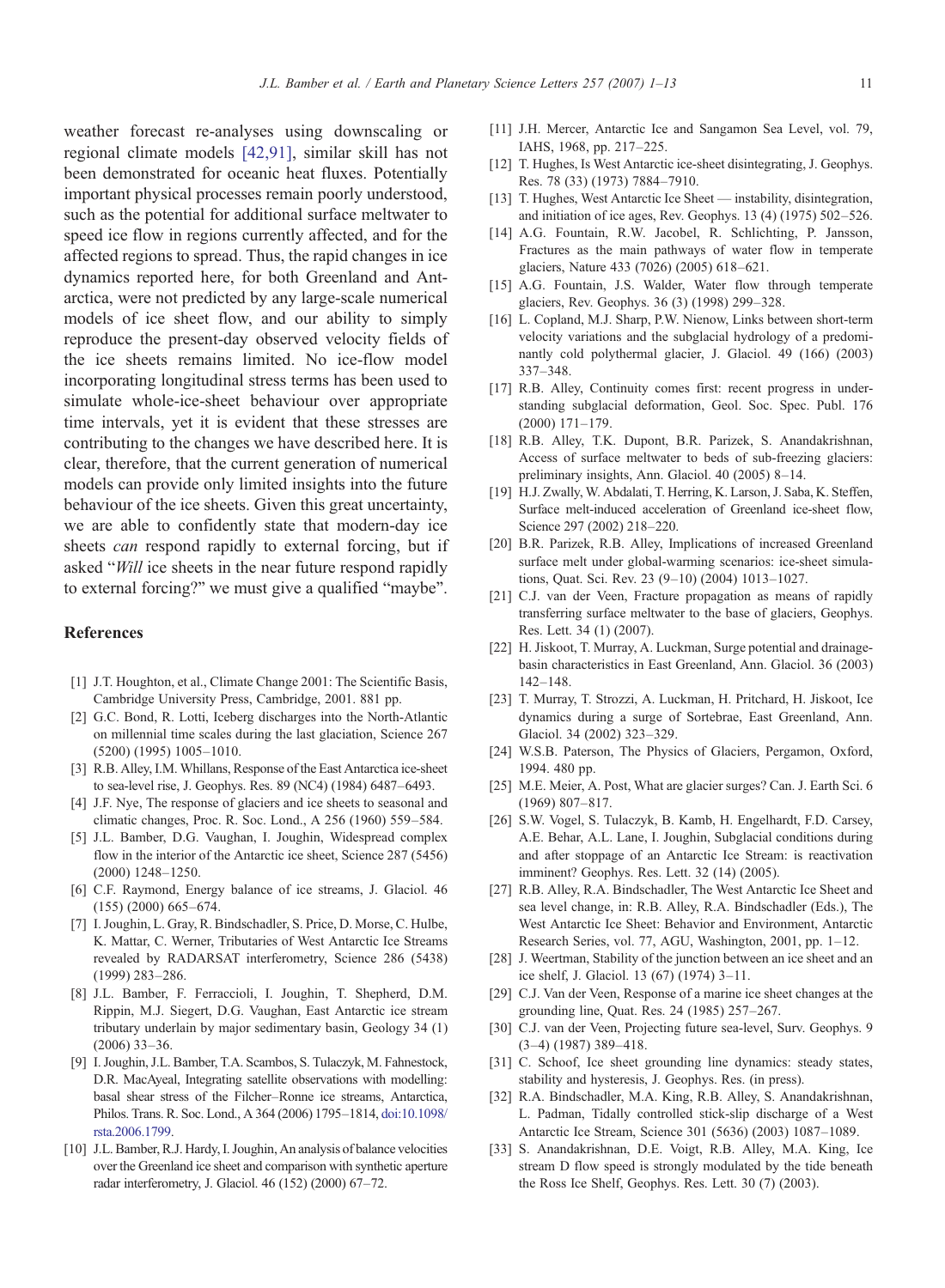- <span id="page-11-0"></span>[34] J.H. Mercer, West Antarctic Ice Sheet and  $CO<sub>2</sub>$  greenhouse effect: a threat of disaster, Nature 271 (1978) 321–325.
- [35] F. Pattyn, A new three-dimensional higher-order thermomechanical ice sheet model: basic sensitivity, ice stream development, and ice flow across subglacial lakes, J. Geophys. Res. 108 (B8) (2003).
- [36] S.J. Marshall, Recent advances in understanding ice sheet dynamics, Earth Planet. Sci. Lett. 240 (2) (2005) 191–204.
- [37] A.J. Payne, A. Vieli, A.P. Shepherd, D.J. Wingham, E. Rignot, Recent dramatic thinning of largest West Antarctic Ice Stream triggered by oceans, Geophys. Res. Lett. 31 (23) (2004).
- [38] R.B. Alley, D.D. Blankenship, S.T. Rooney, C.R. Bentley, Till beneath Ice Stream B, 3, till deformation, evidence and implications, J. Geophys. Res. 92 (B9) (1987) 8921–8930.
- [39] T.K. Dupont, R.B. Alley, Assessment of the importance of iceshelf buttressing to ice-sheet flow, Geophys. Res. Lett. 32 (4) (2005) (art. no.-L04503).
- [40] M. Schmeltz, E. Rignot, T.K. Dupont, D.R. MacAyeal, Sensitivity of Pine Island Glacier, West Antarctica, to changes in ice-shelf and basal conditions: a model study, J. Glaciol. 48 (163) (2002) 552–558.
- [41] E. Hanna, P. Huybrechts, I. Janssens, J. Cappelen, K. Steffen, A. Stephens, Runoff and mass balance of the Greenland ice sheet: 1958–2003, J. Geophys. Res. 110 (D13) (2005).
- [42] J.E. Box, D.H. Bromwich, L.S. Bai, Greenland ice sheet surface mass balance 1991–2000: Application of polar MM5 mesoscale model and in situ data, J. Geophys. Res. 109 (D16) (2004).
- [43] S. Boon, M. Sharp, The role of hydrologically-driven ice fracture in drainage system evolution on an Arctic glacier, Geophys. Res. Lett. 30 (18) (2003).
- [44] I. Joughin, S. Tulaczyk, M. Fahnestock, R. Kwok, A mini-surge on the Ryder Glacier, Greenland, observed by satellite radar interferometry, Science 274 (5285) (1996) 228–230.
- [45] E. Rignot, P. Kanagaratnam, Changes in the velocity structure of the Greenland Ice Sheet, Science 311 (5763) (2006) 986–990.
- [46] W. Abdalati, W. Krabill, E. Frederick, S. Manizade, C. Martin, J. Sonntag, R. Swift, R. Thomas, W. Wright, J. Yungel, Outlet glacier and margin elevation changes: near-coastal thinning of the Greenland ice sheet, J. Geophys. Res. 106 (D24) (2001) 33729–33741.
- [47] I. Joughin, W. Abdalati, M. Fahnestock, Large fluctuations in speed on Greenland's Jakobshavn Isbrae glacier, Nature 432 (7017) (2004) 608–610.
- [48] I.M. Howat, I. Joughin, S. Tulaczyk, S. Gogineni, Rapid retreat and acceleration of Helheim Glacier, east Greenland, Geophys. Res. Lett. 32 (22) (2005) (art. No. L22502).
- [49] A. Luckman, T. Murray, R. de Lange, E. Hanna, Rapid and synchronous ice-dynamic changes in East Greenland, Geophys. Res. Lett. 33 (3) (2006) (art. No. L03503).
- [50] R.H. Thomas, Force-perturbation analysis of recent thinning and acceleration of Jakobshavn Isbrae, Greenland, J. Glaciol. 50 (168) (2004) 57–66.
- [51] H.G. Sohn, K.C. Jezek, C.J. van der Veen, Jakobshavn Glacier, West Greenland: 30 years of spaceborne observations, Geophys. Res. Lett. 25 (14) (1998) 2699–2702.
- [52] D.R. MacAyeal, T.A. Scambos, C.L. Hulbe, M.A. Fahnestock, Catastrophic ice-shelf break-up by an ice-shelf-fragment-capsize mechanism, J. Glaciol. 49 (164) (2003) 22–36.
- [53] R.H. Thomas, W. Abdalati, E. Frederick, W.B. Krabill, S. Manizade, K. Steffen, Investigation of surface melting and dynamic thinning on Jakobshavn Isbrae, Greenland, J. Glaciol. 49 (165) (2003) 231–239.
- [54] K.W. Nicholls, Predicted reduction in basal melt rates of an Antarctic ice shelf in a warmer climate, Nature 388 (6641) (1997) 460–462.
- [55] I. Joughin, Climate change Greenland rumbles louder as glaciers accelerate, Science 311 (5768) (2006) 1719–1720.
- [56] G. Ekstrom, M. Nettles, V.C. Tsai, Seasonality and increasing frequency of Greenland glacial earthquakes, Science 311 (5768) (2006) 1756–1758.
- [57] G. Ekstrom, M. Nettles, G.A. Abers, Glacial earthquakes, Science 302 (5645) (2003) 622–624.
- [58] P. Skvarca, W. Rack, H. Rott, T.I.Y. Donangelo, Evidence of recent climatic warming on the eastern Antarctic Peninsula, Ann Glaciol. 27 (1998) 628–632.
- [59] P. Skvarca, W. Rack, H. Rott, T.I.Y. Donangelo, Climatic trend and the retreat and disintegration of ice shelves on the Antarctic Peninsula: an overview, Polar Res. 18 (2) (1999) 151–157.
- [60] H. Rott, W. Rack, T. Nagler, and P. Skvarca, Climatically induced retreat and collapse of northern Larsen Ice Shelf, Antarctic Peninsula, Ann. Glaciol. 27 (1998) 86–92.
- [61] A. Shepherd, D. Wingham, T. Payne, P. Skvarca, Larsen ice shelf has progressively thinned, Science 302 (5646) (2003) 856–859.
- [62] H. De Angelis, P. Skvarca, Glacier surge after ice shelf collapse, Science 299 (5612) (2003) 1560-1562.
- [63] E. Rignot, G. Casassa, P. Gogineni,W. Krabill, A. Rivera, R. Thomas, Accelerated ice discharge from the Antarctic Peninsula following the collapse of Larsen B ice shelf, Geophys. Res. Lett. 31 (18) (2004) (art. No. L18401).
- [64] A. Shepherd, D.J. Wingham, J.A.D. Mansley, Inland thinning of the Amundsen Sea sector, West Antarctica, Geophys. Res. Lett. 29 (10) (2002) (art. no.-1364).
- [65] E. Rignot, D.G. Vaughan, M. Schmeltz, T. Skvarca, D. MacAyeal, Acceleration of Pine Island and Thwaites Glaciers, West Antarctica, Ann. Glaciol. Vol. 34 (2002) 189–194.
- [66] A. Shepherd, D. Wingham, E. Rignot, Warm ocean is eroding West Antarctic Ice Sheet, Geophys. Res. Lett. 31 (23) (2004) (art. No. L23402).
- [67] M.P. Meredith, J.C. King, Rapid climate change in the ocean west of the Antarctic Peninsula during the second half of the 20th century, Geophys. Res. Lett. 32 (19) (2005) (art. No. L19604).
- [68] I. Joughin, E. Rignot, C.E. Rosanova, B.K. Lucchitta, J. Bohlander, Timing of recent accelerations of Pine Island Glacier, Antarctica, Geophys. Res. Lett. 30 (13) (2003) (art. no.-1706).
- [69] R. Thomas, E. Rignot, G. Casassa, P. Kanagaratnam, C. Acuna, T. Akins, H. Brecher, E. Frederick, P. Gogineni, W. Krabill, S. Manizade, H. Ramamoorthy, A. Rivera, R. Russell, J. Sonntag, R. Swift, J. Yungel, J. Zwally, Accelerated sea-level rise from West Antarctica, Science 306 (5694) (2004) 255–258.
- [70] A. Shepherd, D.J. Wingham, J.A.D. Mansley, H.F.J. Corr, Inland thinning of Pine Island Glacier, West Antarctica, Science 291 (5505) (2001) 862–864.
- [71] E.J. Rignot, Fast recession of a West Antarctic glacier, Science 281 (5376) (1998) 549–551.
- [72] E. Rignot, S.S. Jacobs, Rapid bottom melting widespread near Antarctic ice sheet grounding lines, Science 296 (5575) (2002) 2020–2023.
- [73] I. Joughin, S. Tulaczyk, Positive mass balance of the Ross Ice Streams, West Antarctica, Science 295 (5554) (2002) 476–480.
- [74] E. Rignot, R.H. Thomas, Mass balance of polar ice sheets, Science 297 (5586) (2002) 1502-1506.
- [75] D.M. Holland, S.S. Jacobs, A. Jenkins, Modelling the ocean circulation beneath the Ross Ice Shelf, Antarct. Sci. 15 (1) (2003) 13–23.
- [76] I. Joughin, L. Padman, Melting and freezing beneath Filchner-Ronne Ice Shelf, Antarctica, Geophys. Res. Lett. 30 (9) (2003) (art. no.-1477).